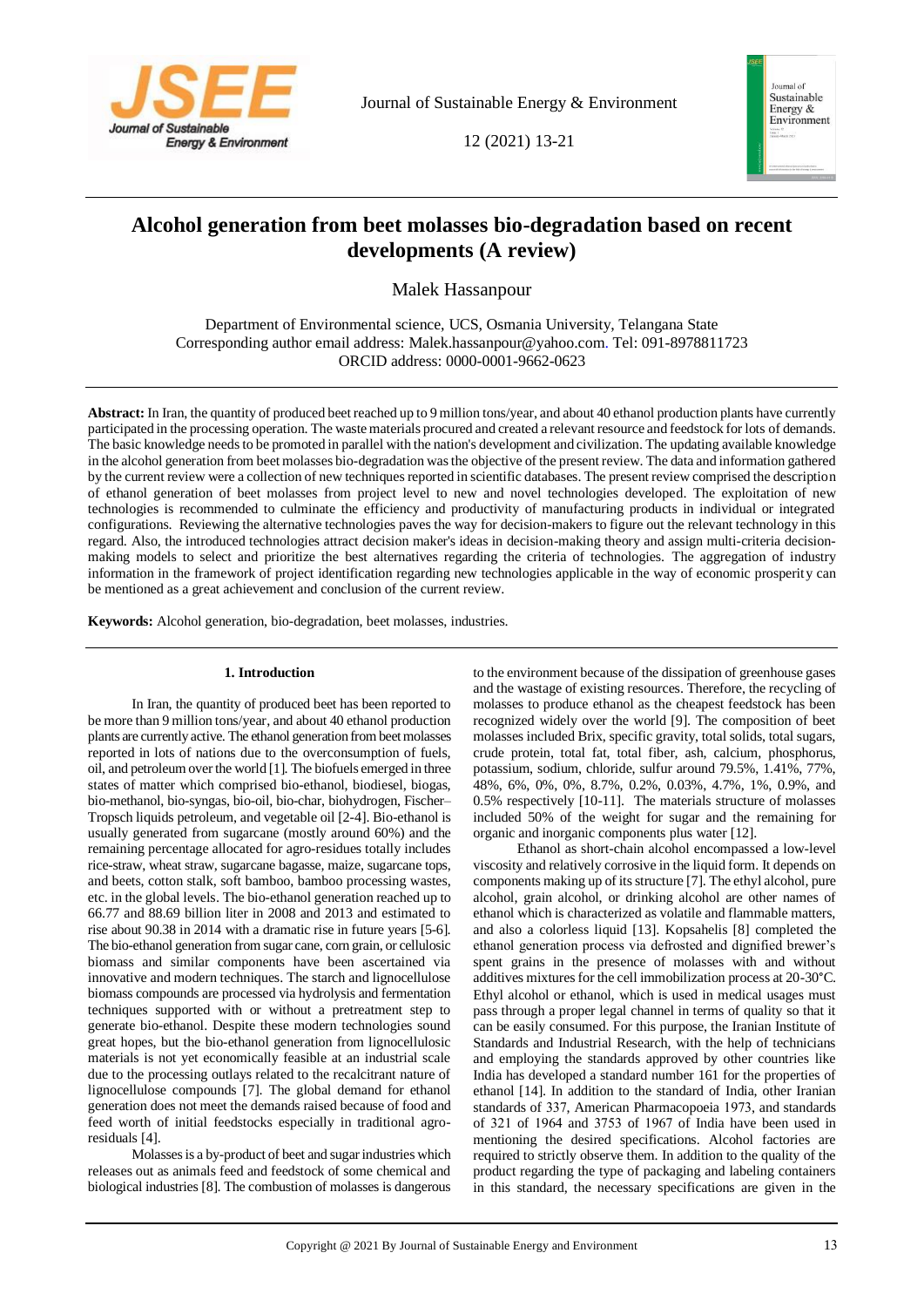following pages under the heading of packaging materials. They will be referred to adherence to the alcohol standards in the mandatory production system and failure to pay attention to it will face legal forfeits. Besides, as can be seen, there are differences between some characteristics of medical alcohol and absolute alcohol, including the degree of alcoholism, residual evaporation, aldehyde, and so on [15-16]. About the fact that the purpose of beet molasses biodegradation is not ethanol generation for fuel consumption in Iran like many other counties, the descriptions of the present review encompassed ethanol in non-fuel applications. It needs to explain that depend on the type of initial feedstock the layout of processing units will be varied. Various physical, chemical, physic-chemical, and biological layouts will be assigned and allocated pertain to the type of initial feedstock to generate different types of ethanols.

There are different types of industrial alcohol and alcohol is divided into two general categories: medical alcohol (white) and industrial alcohol. In various industries such as dyeing, lacquer production, and chemical industries, in order to observe the factor of cheapness and being competitive in the market, industrial alcohol is mainly extracted from useless wood and factories like sawdust, etc. are producing the alcohol by hydrolyzing it with acid. In some countries, medical alcohol is made from agricultural wastes such as sugar beet molasses in the United Kingdom and corn in the United States, and some methyl alcohol is added to make them non-drinkable. Drinking pure methyl alcohol and industrial alcohol has adverse consequences and can lead to death or blindness. Methyl alcohol was first generated as a by-product of charcoal from the dry distillation (without exposure to air) of woods such as maple and oak, hence it is also called wood alcohol. This type of alcohol, which is called industrial alcohol or wood alcohol or methyl alcohol, which is briefly described, is now prepared by synthesis and further processing to distilling ethyl alcohol is used to prepare formaldehyde, car antifreeze, and many dyes and drugs. Another type of alcohol that is the subject of the present review is ethyl alcohol or ethanol. Also, ethyl alcohol or ordinary alcohol is a type of alcohol that is present in all soft drinks like wine and it is called white alcohol or medical alcohol [17]. Ethyl alcohol is used in the pharmaceutical and medical industries. Today, due to the overconsumption of alcohol in the pharmaceutical industry, etc., and insufficient primary resources for its production, such as grapes and other fruits, the use of beet molasses, which has enough sugar, has been recommended. In addition to what has been said, it is mentioned again that the various uses of ethanol can be summarized as follows: (1) As a disinfectant (2) As a solvent (3) As a secondary raw material.

Therefore, due to the problems in some cases in the way of achieving this substance for various purposes, scientists have synthesized a special substitute for each case. But in the case of the use of this substance as a primary and secondary substance, they have not yet been able to find a similar product, or they have not found a suitable product in terms of economic or production conditions. For example, alcohol is used as a raw material in the production of industrial acetic acid by an acetate component or acetaldehyde as a secondary material [18]. Because it is included in the chemical formula. It is the best material to date and has not been replaced by a substitute. But in some other cases, such as the use of disinfectant, there are substitutable products, such as betadine and formalin, for example. In the case of solvents, there are dozens of chemicals used in the paint and cosmetics industry. Alcoholic substitutes are defined as commodities. Besides, in some cases, such as making cosmetic lotions and skin medications, alcohol is an almost irreplaceable matter and due to its rapid sublimation, it can release cosmetic fragrances into the air [19-20].

All in all, it should be said that if a single disinfectant is formulated solely as a substitute for the production of those

substances, such as formalin, etc., this will not be economically justified just for the use of this purpose. However, if alternative products can be produced to make other products (such as formalin to make melamine, formaldehyde, and hexamine), they can be used instead of alcohol. However, alcohol is the most suitable raw material in terms of raw materials in most industries such as industrial acetic acid production. It is not easy to use other components instead of maintaining economic aspects [21]. This fact asserts the important role of ethanol in daily applications.

As it is known, ethanol is one of the commodities that are under the strict control of the government in terms of production, sales, and prices and is sold under the label of Economic and Financial Administration (bundle). Therefore, this product is different from other goods in terms of sales and cannot compete in terms of price. The price of ethanol is strictly controlled and is sold at a distinguished price. Due to the unprincipled uses that may be made of this product, buyers for the factory must be welldefined or have quotas commensurate with the consumption of the goods sold. Buyers of this product are pharmacies or medical centers, hospitals, medical laboratories, and similar centers [22].

### **2. Ethanol Production Methods**

Ethanol is formulated by two general methods: fermentation of hydrocarbons and oil (petroleum) synthesis. In the oil synthesis method, the procedure is carried out by combining gas containing hydrogen and carbon monoxide or by combining ethylene with water under special conditions. Due to the use of its special technology, which does not exist in Iran, and through the provision of foreign machinery and equipment related to the implementation of this type of technology, this method has not been removed a lot of currency dependence and has not been able to open a suitable place for its supply. Especially in countries such as Iran, where sugar and hydrocarbons of beet molasses are abundant due to their agricultural nature, they can be used for this purpose [23-24].

Another method for producing ethanol, which is common in the world and developing countries and is a suitable alternative for investment in small industries, is the fermentation method. The fermentation process needs to couple to some Physicochemical processes depends on the quality of product and initial feedstock employed as explained above. In this method, the raw materials for the fermentation process are mainly starchy and sugar products such as cereals, potatoes, sugarcane bagasse, and sugar beet molasses, and similar products. At present, due to the existence of a variety of sugar factories from sugar beet and large sugar units from sugarcane, sugar beet molasses and bagasse are abundant in the country and can be also used as raw materials for ethanol generation. From the point of view of machines, it should be said that most of the required machines can be supplied and manufactured in Iran, and the only part of the equipment and machines will be purchased from out of the country like distillation system, which is easy to provide and does not create any special dependence. Therefore, by comparing the abundance of raw materials and machinery, the appropriate methods for the production of ethyl alcohol, using beet molasses or sugarcane bagasse, is the fermentation method currently in Iran. This method is also comprised of 3 practices as a continuous method and non-continuous method and is also divided into semi-continuous techniques. Large factories have a continuous system and have imported complete machinery from abroad. In this method, all the application of the process is done automatically, and due to the use of fully automatic machines and control systems, it demands a high price. It is not economically viable for a production unit. In the non-continuous method, production operation is done in batch ambient using basic equipment, which is not cost-effective for a production unit due to its low efficiency and capacity. The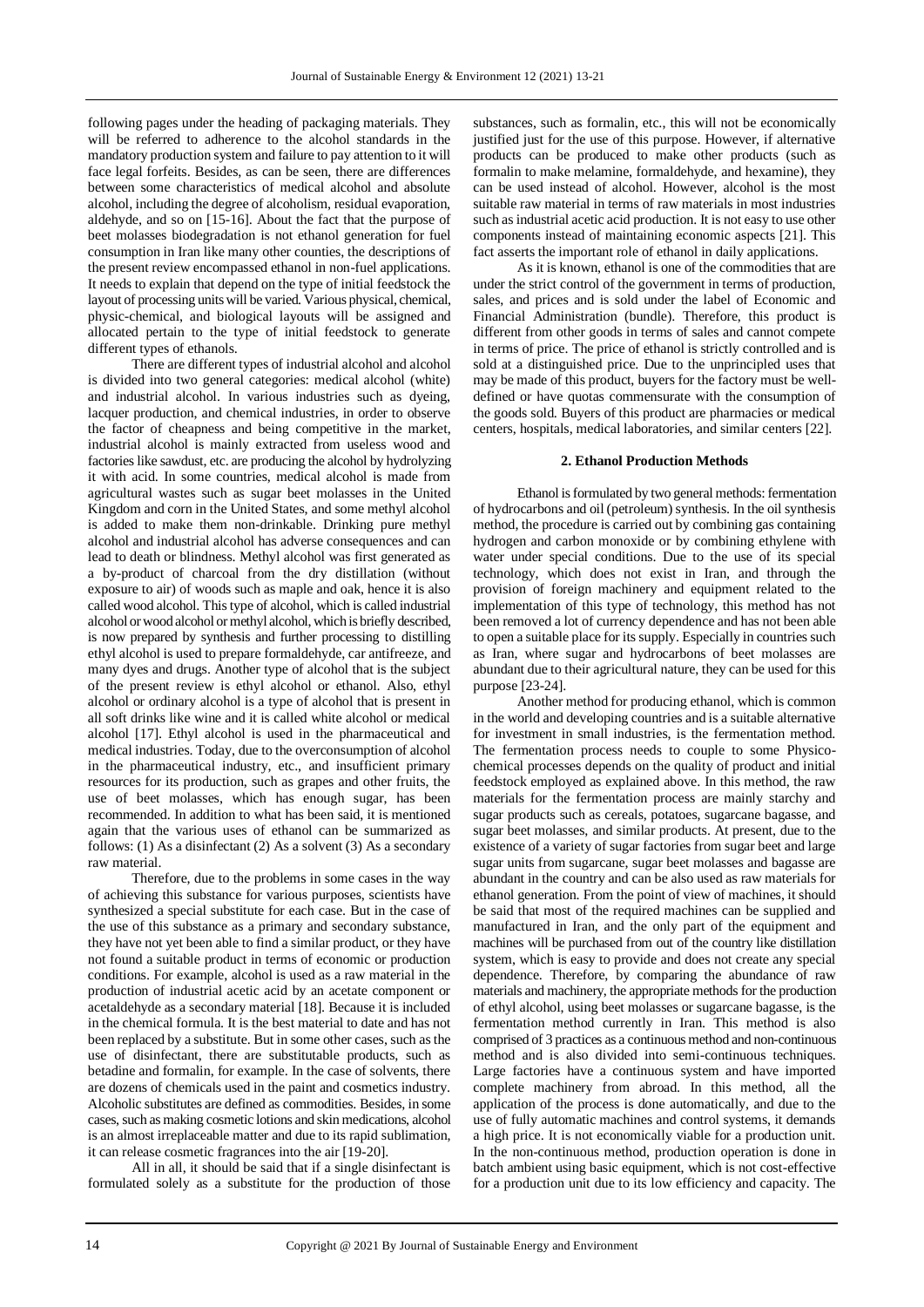third or semi-continuous method is a combination of the above two methods and has special advantages. In this method, while the price of facilities, especially distillation systems, is significantly reduced also it is possible to offer a product with appropriate quality comparable in quality with the product released by the continuous system [25].

# **3. Steps, Areas and Methods of Quality Control in Alcohol Production**

Since alcohol is used in a variety of applications as raw material, it is important to perform quality control operations and special attention should be paid to it like other industries. The quality control in this product can include three parts: quality control of raw materials, production process, and quality control of the final product.

Beet molasses is the main raw material of ethanol generation and should be relied on the percentage of sugar, in such a way that it can be consumed economically. As we know, some sugar factories, equipped with required facilities that take some of the sugar in the molasses and may sell the rest to the distilleries. This type of molasses is not very useful for the production of alcohol and unsweetened molasses should not be used. When the molasses enters the factory, it should be controlled in terms of quality along with other tests such as invert sugar, and the quantity of existing sugar. Although other raw materials (such as ammonium salts and sulfuric acid) are controlled in terms of quality by the manufacturers some precautions need to be taken into consideration. So, it is better to randomize the initial tests accomplished on them. Regarding yeast, it should be noted that the primary yeast whose is purchased for reproduction units needs to be seriously tested to determine the well-being of the yeast. Otherwise, a series of yeast-making operations will have problems and doubts will be created about its correct execution system [26-27].

In the next step, the quality control of the reproduction of yeast, and the distillation system is considered and must be done carefully. During the yeast multiplication stage, the sterilization of the solution, the percentage of nutrients added to the solution, the sterilization temperature, and the secondary breeding operation, and finally, the conditions of the stored yeast should be under quality control [28-29]. This should be done by removing samples from the solution and measuring the percentage of salts added in

it and the sugar, as well as controlling the temperature randomly during cultivation and acidity of the solution before and after adding the acid. Quality control in fermentation is also of particular importance. Proper sterilization by pH (4-4.5) adjustment, control of the operating temperature, and cooling time of the solution are some of the things that should be considered and controlled the quality of the fermentation process for different stages. Then, by adding yeast to the fermentation tank, the percentage of yeast to be added is indispensable to be checked. In the fermentation stage, the percentage of alcohol released must be measured and its fluctuations need to be determined so that if there is a disturbance in the reaction due to the presence of other substances, it must be corrected immediately. Quality control in the distillation stage and secondary distillation system is another aspect of this operation. During the primary distillation, alcohol is extracted, and in the secondary distillation, the final alcohol is obtained. In the final distillation process heavy hydrocarbons chains, chemicals such as furfural, etc., must be separated and bereavement of impurities in them must be tested.

Finally, the generated product must be alcohol 96-degree. The quantity of ester, lead, copper, annoying and dangerous alcohols such as methyl alcohol, ketones, and other items in the mandatory orders need to be checked. Now that the necessary tests have been performed on the final solution, if approved, the product should be transferred to the filling and packaging section. In this part, the use of white bottles for filling alcohol is recommended. The cleanliness of containers and precise control of the amount that should be poured into each bottle need to be checked [30-31].

The present review targeted to discuss the recent developments expanded in the field of ethanol generation of beet molasses that has been taken into consideration to the concept deeply from project level to novel methods. In Iran, the allowable licenses to construct a project follow the project assessment levels according to Figure 1.

Environmental Impact Assessment (EIA) is a necessary part of industrial projects in Iran and all over the world. The Iranian evaluator team of in-charge organizations does the best practice of project approval in this regard. So, many of the data have been picked up based on the assessment of the industrial project (screening step according to Figure 1) of ethanol generation of beet molasses. The following sections have been explained the data and their applications as much as possible.



**Figure 1.** The assessment steps of EIA [This study].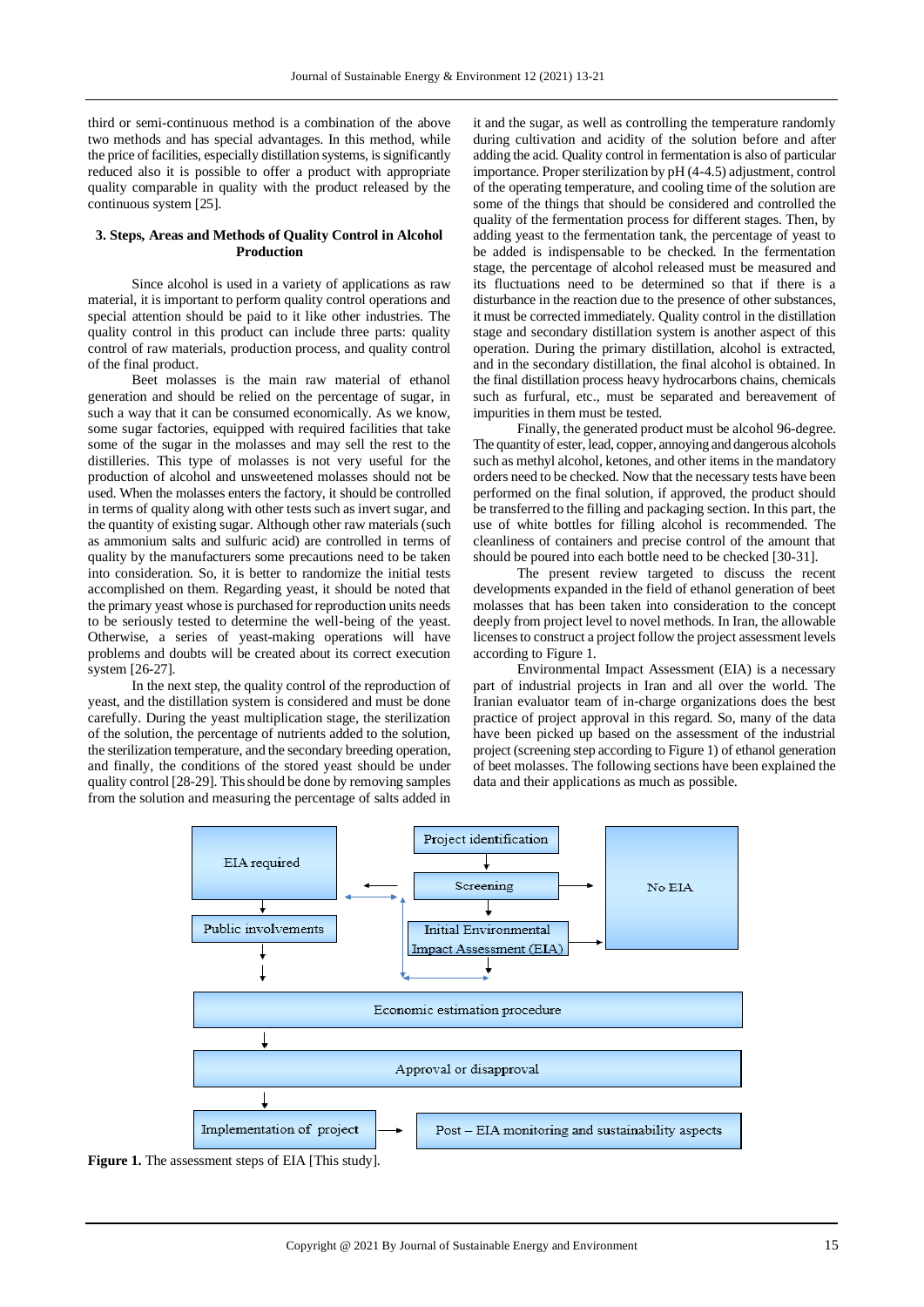## **4. Ethanol Generation in Iranian Industries**

The beet molasses production method is semi-continuous and consists of three parts comprising the powder preparation (initial feed preparation), fermentation, and distillation stepsin Iran. In the preparation step, the molasses is diluted. In the dilution section, first, the molasses absorbs water up to 1.77 times of initial volumes. Then the nutrients of sugar, sulfate, and ammonium diphosphate are added in the value of about 0.5 g/l and sulfuric acid addition is done up to 7.7 g/kg of molasses and is sterilized and stored by water vapor, while the temperature of the solution is at 37°C. The diluted solution is stored in a special tank and is pumped into the fermentation tanks and 7% by volume of the molasses solution, yeast is added and aerated for 1-1.5 h and the fermentation process begins. Finally, the reaction stops after the

materials are cured. During the reaction, the enzymes adenosine triphosphate and adenosine diphosphate and several other enzymes needed for fermentation operation are produced, along with CO<sub>2</sub> which is dissipated on the solution via fermentation operation. The fermentation period is 48 h, and at the end of the reaction, the temperature declines to 12°C. In the initial distillation stage, alcohol 40-70 degrees is acquired, then the alcohol is passed through the second distillation step to sweep the heavy hydrocarbons and other pollutants to release the alcohol of 96 degrees which is stored in tanks for packaging purpose. Alcohol distillation takes place at 80°C. The final product is poured into 0.6-liter white glass bottles and then, with a metal lid and a stopper, the entrance door is labeled with alcohol properties and is sent to the market in 12-digit cartons. The procedure, materials, and facilities applied for ethanol generation have been explained in Figure 2 and Table 1 in Iranian industries [32-33].



**Figure 2.** Ethanol generation steps [32].

**Table 1.** Annual requirements of alcohol generation (Ethanol 96%) from beet molasses bio-degradation (nominal capacity of 5000 bottles  $=$  total annual rate) [32].

| The annual materials and equipment                                       | Total annual rates                 |  |  |  |  |
|--------------------------------------------------------------------------|------------------------------------|--|--|--|--|
| <b>Equipment and devices</b>                                             |                                    |  |  |  |  |
| Cooking and sterilizing equipment for molasses                           | 3 No                               |  |  |  |  |
| Equipment for breeding, 3000 L                                           | $2$ No                             |  |  |  |  |
| Fermentation equipment, 20000 L                                          | $2$ No                             |  |  |  |  |
| Initial distillation system, 3000 L                                      | 6N <sub>0</sub>                    |  |  |  |  |
| Final distillation, stainless steel, 7500 L                              | $1$ No                             |  |  |  |  |
| Alcohol storage tank, stainless steel, 2000 L, 40°C                      | $4$ No                             |  |  |  |  |
| Alcohol storage tank, 96°C, 10000 L                                      | 3 No                               |  |  |  |  |
| Automatic electric filler, 5000 bottles/shift, 8 kW                      | $1$ No                             |  |  |  |  |
| Labelling machine, 6000 No/shift, 2 kW                                   | $1$ No                             |  |  |  |  |
| Capping machine, 5000 No/shift                                           | $1$ No                             |  |  |  |  |
| Pumps, 1, 6, 1.5 kW                                                      | $4$ No                             |  |  |  |  |
| Pure acid storage tank, 20000 kg                                         | $1$ No                             |  |  |  |  |
| <b>Materials demands</b>                                                 |                                    |  |  |  |  |
| Beet molasses, consists of 47-50% sugar                                  | 5400 tons                          |  |  |  |  |
| Yeast                                                                    | 2900 kg                            |  |  |  |  |
| Types of Ammonium Salt                                                   | 14100 kg                           |  |  |  |  |
| H <sub>2</sub> SO <sub>4</sub> 98%                                       | 37800 kg                           |  |  |  |  |
| Sugar                                                                    | 7800 kg                            |  |  |  |  |
| Antifoam                                                                 | 4000 Liters                        |  |  |  |  |
| Bottles of $600 \text{ cm}^3$                                            | 1417 No                            |  |  |  |  |
| Label                                                                    | 1390 No                            |  |  |  |  |
| Cartons having 12 empty spaces                                           | 114750 No                          |  |  |  |  |
| Tape                                                                     | 2500 No                            |  |  |  |  |
| Ammonium salt solution                                                   | 14100 kg                           |  |  |  |  |
| <b>Employees</b>                                                         |                                    |  |  |  |  |
| Staffs salary                                                            | 41 Persons                         |  |  |  |  |
| <b>Energy consumption</b>                                                |                                    |  |  |  |  |
| Required water                                                           | $50 \frac{\text{m}^3}{\text{day}}$ |  |  |  |  |
| Split AC (Internal wiring, transformers, and emergency power generators) | 132 kW/day                         |  |  |  |  |
| Required fuel (Stoves)                                                   | 241 Giga Joule/day                 |  |  |  |  |
| Required land and landscaping                                            |                                    |  |  |  |  |
| Required land                                                            | $7100 \text{ m}^2$                 |  |  |  |  |
| Construction of infrastructure (Buildings)                               | $2038 \text{ m}^2$                 |  |  |  |  |

 $No = Number$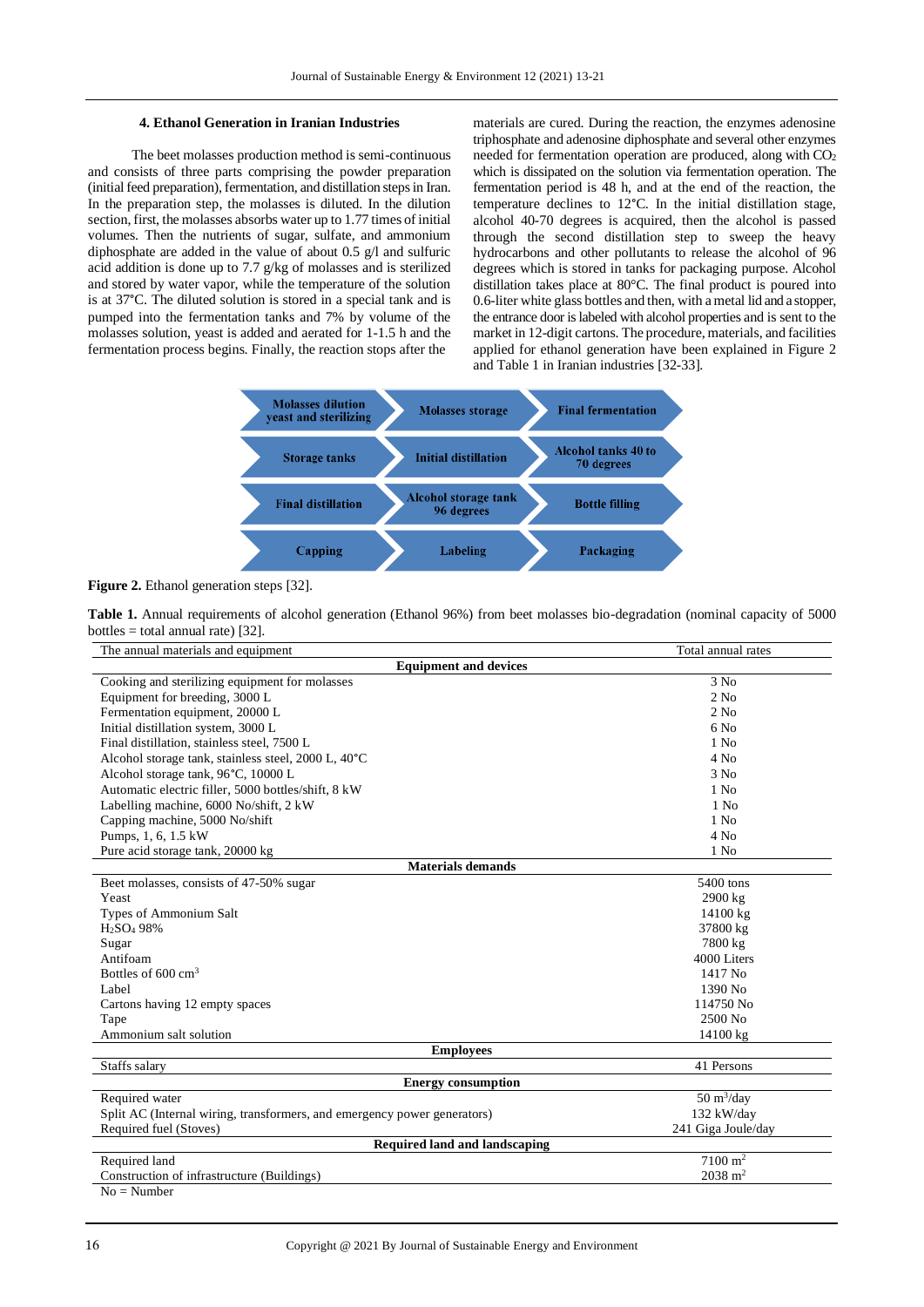#### **5. Distillery Wastewater in Ethanol Generation**

The main concentration of distillery wastewaters in the alcohol generation of beet molasses biodegradation allocated for some aromatic components and phenolics such as lignin or tannins and their ability to degrade melanoidins. So, the recent researches noticed to use of microalgae, aerobic and anaerobic treatment, physic-chemical treatment, coagulation/flocculation, electrocoagulation process, adsorption, advanced oxidation, membrane treatment, thermal treatment, evaporation/combustion process, and cyanobacteria degradation for the wastewater treatment operation with successful results [34-36]. The study of Malik et al. [36] noticed that the biodegradability of distillery effluent by wet air oxidation efficiently runs as a pretreatment step. So, lots of biological treatment reactors can be employed to reduce the biological oxygen demand of distillery wastewaters. The COD (mg/l), BOD (mg/l), COD/BOD ratio, Total nitrogen (mg/l), Total phosphorus (mg/l), Potassium (mg/l), Sulfur as SO4 (mg/l), and pH of beet molasses wastewater reported to be about 91100, 44900, 1.95, 3569, 163, 10030, 3716, and 5.35 respectively [10].

#### **6. The Recent Ethanol Generation Technologies**

There are two major technologies for producing ethanol from the biodegradable part of wastes generally. Each of which pursues separate goals in addition to ethanol generation depending on the strategy chosen for waste management. According to all aspects, both of two technologies are considered suitable options. The first technology is the fermentation of bacterial syngas and the second technology can be called the enzymatic breakdown of cellulose and complex components. But recent studies introduced lots of individual and integrated technologies in this regard.

The yeast species whose generate the fermentation operation of ethanol are various strains of *Cerevisiae*, *Kluyveromyces fragilis*, *Kluyveromyces marxianus*, *Candidashehatae*, *Candida utilis*, *Pichiastipitis*, and *Pachysolen tannophilus*. Bacterial species whose generate ethanol as the main fermentation product are the mesophilic organism of *Clostridium sporogenes*, *Clostridium indoli*, *Clostridium sordelli*, *Zymomonas mobilis*, *Spirochaeta aurantia*, *Spirochaeta stenostrepta*, *Spirochaeta litoralis*, *Erwinia amylovora*, *Escherichia coli*, *Leuconostoc mesenteroides*, *Streptococcus lactis*, *Klebsiella oxytoca*, *Klebsiella aerogenes* and *Mucor Fusarium* and *Mucor indicus*[4, 9, 37]. In a run-up of lignocellulosic complex compounds in the reactor, some fungi species of rot, white and soft types can be applied to dissociate the components and facilitate the fermentation process. This process can be called a pretreatment step [4, 38]. Lots of enzymes assist in the hydrolysis of the complex compounds to convert to monomers. It demands negligible energy and mild ambient in comparison to acid hydrolysis conditions. For instance, in this technique, the cellulose enzymes comprised micro-organisms such as *Clostridium*, *Cellulomonas*, *Thermonos-pora*, *Bacillus*, *Bacteroides*, *Ruminococcus*, *Erwinia*, *Acetovibrio*, *Microbispora*, *Streptomyces*, and other fungi such as *Trichoderma*, *Penicillium*, *Fusarium*, *Phanerochaete*, *Humicola*, *Schizophillum* sp. [39]. Therefore, acid hydrolysis can be replaced by enzymes efficiently. The complex components encountered the high electron beam radiation are easily converted to simple monomers to use in fermentation operation. Lots of plasma techniques can also be exploited in the same way as electron beam radiations [8, 3]. To improve the performance and efficiency of fermentation and distillation reactors the waste of distillation system is recirculated to the processing unit to promote the recycling operation and optimize the costs [40].

Imprisonment of cell or enzyme in a media of support or matrix to exchange of the medium is called immobilization technology. The main and important achievement of this technique is rising in the functionality of efficiency and promote reproducibility [41]. To be mentioned other merits of immobilization are reuse, continuous utilization, less labor input, thrift in outlays, minimum reaction period, less chance of contamination in products, more stability, continuous process improvement, high enzymesubstrate ratio. The demerits of mentioned technology can be mentioned to difficulty in industrial scale-up, loss in catalytic ability in some cases, instability, adverse effects of temperature rise, and high expenses for isolation, purification, and recovery of the enzyme. Immobilization methods divided into (1) Adsorption (A), (2) Covalent Bonding and Cross-Linking (CBCL), (3) Entrapment (E), (4) Copolymerization (C), and (5) Encapsulation (EN). A cost-effective and efficient reactor conducted for ethanol generation using molasses as feedstock and Saccharomyces cerevisiae immobilized in steady-state conditions at 30-40°C, for 32 days [42-43]. Table 2 displays the bioethanol generation by applying the immobilization technology.

**Table 2.** Bioethanol generation using immobilized yeast cells [44].

| Yeast strain  | Feedstock                     | Method       | Carrier                                 | Ethanol conc. $(g L^{-1})$ |
|---------------|-------------------------------|--------------|-----------------------------------------|----------------------------|
|               | Sugar molasses                | <b>CBCL</b>  | Alginate composite                      | 78.6                       |
|               | Cane molasses                 | <b>CL</b>    | Bacterial cellulose-<br>alginate sponge | 92                         |
|               | Glucose and sucrose           | $\mathsf{A}$ | $***$                                   | 92.7                       |
| Various types | Sugarcane bagasse             | A            | **                                      | 15.4                       |
| of cerevisiae | <b>Blackstrap</b> molasses    | A            | Thin-shell silk cocoon                  | 80.6                       |
| species       | Sugar beet thick juice        | A            | Sugar beet pulp                         | 52.3                       |
|               | Sorghum juice                 | A            | Sweet sorghum stalks                    | 98.5                       |
|               | Mahula flower                 | E            | ∗                                       | 25.8                       |
|               | Corn meal                     | E            | ∗                                       | 88.9                       |
|               | Wheat straw                   | E            | *                                       | 37.1                       |
|               | Glucose                       | <b>CBCL</b>  | Mineral Kissiris                        | 48                         |
|               | <b>Molasses</b>               | <b>CBCL</b>  | Orange peel                             | 58.9                       |
|               | Orange peel waste hydrolysate | <b>CBCL</b>  | ***                                     | 60                         |
|               | Orange peel waste hydrolysate | <b>CBCL</b>  | ****                                    | 72                         |
| K. marxianus  | Orange peel waste hydrolysate | <b>CBCL</b>  | ***                                     | 56                         |
|               | Orange peel waste hydrolysate | <b>CBCL</b>  | ****                                    | 73                         |

\*\* Sorghum bagasse

\*\*\* Type of char

\*\*\*\* Vineyard prunings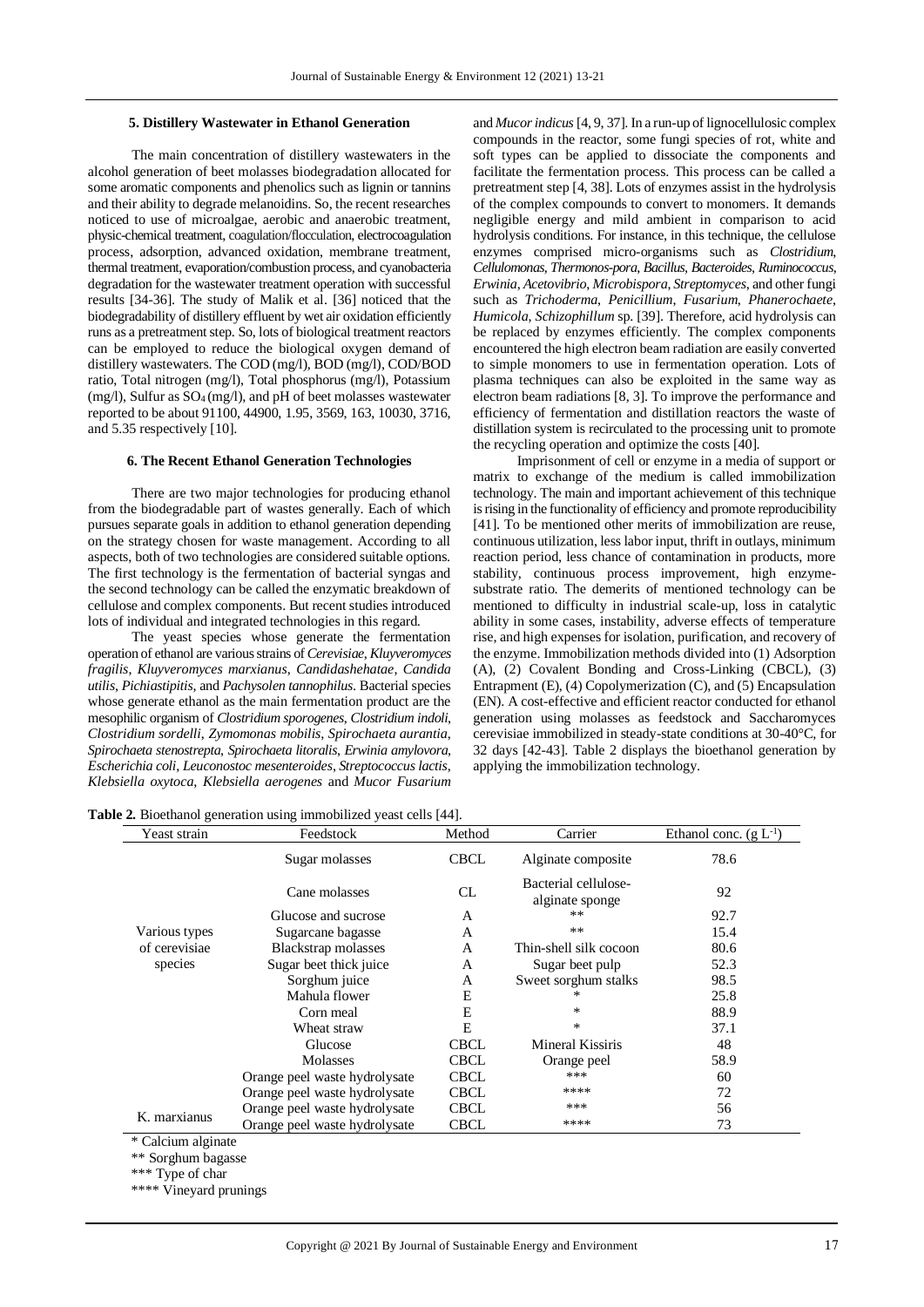The economic retrieve of sugar beet to bioethanol reported by Razmovski and Vucurovic [45] via agricultural residues as media for immobilization purposes and by the presence of *Saccharomyces cerevisiae* in pilot plant scale [46].

The promotion in employed facilities is a type of technology enhancement for rising the efficiency in recycling and distillation operation. Using multistage distillation units containing various channels of input and output materials as two-end, three-end, continuous, countercurrent, vacuum, and vapor-liquid channels are also recent progress and development in this regard [47].

The production of ethanol from beet molasses is considered as a renewable and alternative source of ethanol instead of fossil fuels. In order to increase the production efficiency of ethanol and eliminate the inhibitory effect of the product, the produced ethanol is simultaneously separated from the fermentation process by the pervaporation method. In experiments, a PDMS membrane with a thickness of 10 μm used. The initial concentration of sugar reported to be around  $50$  gl<sup>-1</sup> and the fermentation period was around 72 hours [48-50].

The dominant technologies posed for ethanol generation of beet molasses are called non-stop culturing, fermentation by cell recycling, and vacuum distillation by cell recycling [50-52]. The cell recycling reactor has been investigated with the presence of a dense culture of fermenters and recycling of cells has been carried out using membrane accommodation inside the bioreactor. The cell bleeding enhanced and improved via dilution and bypass channel of excess cell removal efficiently. This process posed to be constructed in the industrial scale-up. Also, gas or steam stripping via distillation and vacuum distillatory units resulted to enrich and pure ethanol generation along with other product outcomes. By the way, the inhibitory effects of ethanol concentration can be reduced and the system goes towards the efficient generation of products. The exploitation of the following systems can also rise the product quality and quantity in an enhanced form of generation such as liquid-liquid extraction, adsorption, perstraction, integrated methods of fermentation, integration of fermentation process with chemical treatment, oxidation, and catalytic systems, and reverse osmosis.

The recombinant DNA technology in genetic engineering creates novel and nascent fermenters which can generate efficient product without waste stream loss [53-54]. But there are some drawbacks to handling and controlling the newly developed microorganisms because of damages conducted towards human exposures and environmental issues [55-59].

Gasification and valorization of waste materials with the aim of producing gaseous products will facilitate ethanol generation in the presence of water concentration. Using the plasma reactors will also enhance the generation of gaseous products and consequently, the alcohol generation will escalate efficiently especially using multi-reformers [60-62]. The plasmatron reactor equipped with molecular sieves for producing enhanced ethanol is getting high popularity recently. Other types of plasma reactors are also encouraged to be used by stakeholders according to recent developments. The merits of these technologies get back to employing reactors for integrated product outcomes depend on the circumstances of run the reactor and material stream injection [63-65].

The widespread application of nanotechnology expanded to be employed in ethanol generation of beet molasses and nanomaterials used in this field encompasses the nanoparticles of Hematite, Pd, Silver, Cu, Nickel, Iron oxide, Magnetite, etc. Using FexOy nanoparticles and  $Ni<sup>+2</sup>$  additives led to a significant rise in  $H_2$  generation. The zerovalent Fe and Ni verses,  $Fe^{+2}$ , and Ni+2 nanoparticles also resulted in the culmination of biohydrogen generation in the presence of glucose, temperature shock, in the anaerobic treatment of sludge. So, they can be used for the pretreatment of complex compounds introduced into the reactor of ethanol generation of beet molasses.

Dark fermentation (containing a temperature of 60°C [48]) and Photo-fermentation also can be an alternative technology for ethanol generation in the fermentation reactor. The wavelengths of 522, 805, and 850 nm of sunlight are also able to rise the hydrogen generation in this regard [66].

The Co-cultivations of microorganism species in experimental ambient for generating ethanol have not been noticed widely. The recent studies revealed that exploiting both common microorganisms of yeast and bacterium species on an industrial scale-up, resulted in enhancing the growth and fermentation activity of yeasts. On the contrary, the wild or antagonistic species of bacterium species were detrimental to fermentation efficiency in Co-cultivations reactors in ethanol generation plants [67-70].

## **7. Global ethanol generation**

The purpose of ethanol generation in various nations is different from each other as mentioned above [71]. But the global ethanol generation has generally been estimated according to Table 3. Table 3 denotes the global generation of ethanol of agricultural wastes. Globally the annual generation of ethanol of agricultural feedstocks reached around  $10 \times 10^7$  m<sup>3</sup> in 2017 [59].

**Table 3.** Global ethanol generation from sugarcane in million gallons by 2018 [3].

| Quantity | Percentage |
|----------|------------|
| 7950     | 28%        |
| 16100    | 56%        |
| 1430     | 5%         |
| 1180     | 4%         |
| 480      | 2%         |
| 390      | 1%         |
| 330      | 1%         |
| 290      | 1%         |
| 550      | 2%         |
|          |            |

## **8. Recent Applications of Beet Molasses and Its Distillery Stillage**

Concerning wide cultivation of sugar beet in countries of Russian Federation, Ukraine, United States of America, Germany, France, Turkey, China, Poland, Egypt, United Kingdom, Iran (the Islamic Republic), Belarus, Netherlands, Italy, and Belgium, and European Union the beet molasses generated is outlined to be employed in a variety of novel applications [72-73]. In the international levels use of beet molasses as additives (bulking powders) of some food materials recently declared but it depends on the quantity of sugar in the molasses [74]. The use of molasses in producing value-added gaseous products even bioplastics and lots of other applications has been recognized in a variety of studies [75].

The recent studies confirmed the way for the valorization of distillery stillage of ethanol generation plant to recover and extract the volatile fatty acids, natural antioxidants, and polyphenols. The enhanced and advanced valorization techniques assigned to utilize the eutectic solvents for extracting valuable compounds with minimal disposal of waste streams [76].

### **9. Conclusion**

The difficulties discovered on the way of the economic prosperity of Iranian industries get back to the bereavement of access and discern of new technologies and developments with regard to this fact that the Iranian industries actually are a mimic of each other by stockholders with old-fashionable processes. The Iranian ethanol generation industries of beet molasses can update the information in order to attract investment and stakeholders' benefits. Then technologies can be compared to each other for selecting the efficient and economic option. The collection of data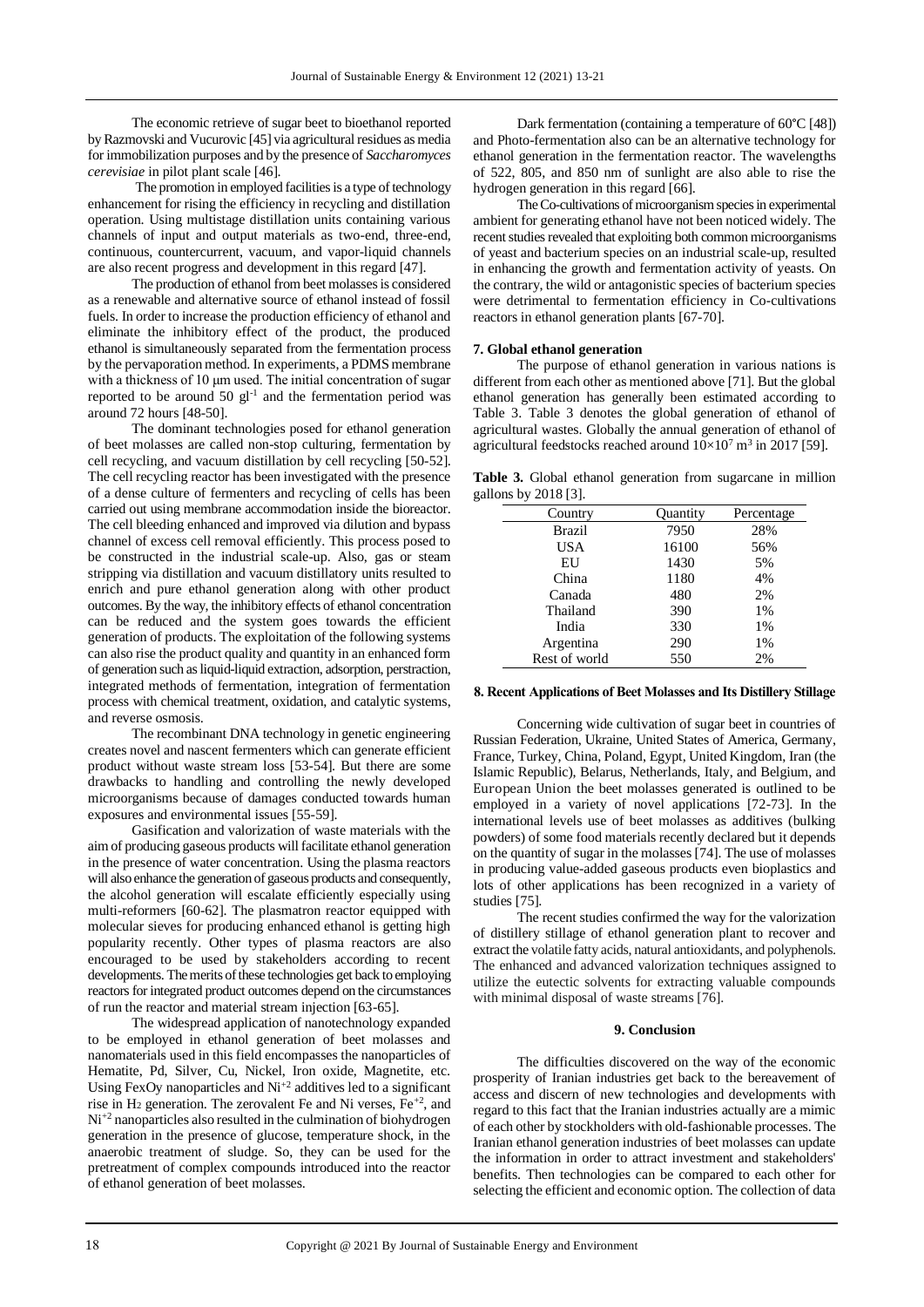is a notice of recent developments and the Iranian industry's current situation in this regard. In the present study, we emphasize the attention towards the application of plasmatron reactor as cost-benefit technology posed. The future research direction can be taken into attention economic estimation of ethanol generation industries of beet molasses using the content of the table of requirements of the project. Also, the efficiency of industries can be estimated by the same data of the table of the requirement of the project via data envelopment analysis.

## **Acknowledgment**

This research was conducted as part of the corresponding author Ph.D. research work (Entitled; Evaluation of 405 Iranian Industries). The funding information is not applicable to the present paper. Any opinions, findings, and conclusions expressed in this publication are those of the author and necessarily reflect the current views and policies.

### **Conflict of interest**

There is no conflict of interest.

#### **References**

- [1] Arshad, M., Abbas, M. and Iqbal, M. 2019. Ethanol production from molasses: Environmental and socioeconomic prospects in Pakistan: Feasibility and economic analysis, *Environmental Technology & Innovation*, 14, 100317.
- [2] Mabhegedhe, M. 2012. *Analysis of Euoniticellus intermedius, larva gut micro-flora: Potential application in the production of biofuels*. A dissertation submitted to the Faculty of Science, University of the Witwatersrand, Johannesburg, in fulfilment of the requirements for the degree of Master of Science, 1-98.
- [3] Häsner, C., Santos, D.A. and De Lima, A.A. 2019. Technological Trajectories Studies of Sugarcane Ethanol Production Using Patent Citation. In: Prabu, S.L., Tnk, S., Jacob-Lopes, E. and Zepka, L.Q. (eds): *Intellectual Property Rights - Patent*, IntechOpen, DOI: 10.5772/intechopen.88428, Available online:

https://www.intechopen.com/books/intellectual-propertyrights-patent/technological-trajectories-studies-ofsugarcane-ethanol-production-using-patent-citation.

- [4] Gupta, A. and Verma J.P. 2015. Sustainable bio-ethanol production from agro-residues: A review, *Renewable and Sustainable Energy Reviews*, 41, 550-567.
- [5] Ravindranath, N.H., Lakshmi, C.S., Manuvie, R. and Balachandra, P. 2011. Biofuel production and implications for land use, food production and environment in India, *Energy Policy*, 39, 5737-5745.
- [6] Kim S. and Dale B.E. 2004. Global potential bioethanol production from wasted crops and crop residues, *Biomass Bioenergy*, 26, 361-375.
- [7] Moliere, M., Vierling, M., Aboujaib, M., Patil, P., Eranki, A., Campbell, A., Trivedi, R., Nainani, A., Roy, S. and Pandey, N. 2009. Gas turbines in alternative fuel applications: bioethanol field test, *Proceedings of GT2009 ASME Turbo Expo, Power for Land, Sea and Air*, June 8-12, Orlando, FL USA.
- [8] Kopsahelis, N., Agouridis, N., Bekatorou, A. and Kanellaki, M. 2007. Comparative study of spent grains and delignifed spent grains as yeast supports for alcohol production from molasses, *Bioresource Technology*, 98, 1440-1447.
- [9] Amorim, H.V., Lopes, M.L., De Castro Oliveira, J.V., Buckeridge, M.S. and Goldman, G.H. 2011. Scientific challenges of bioethanol production in Brazil, *Applied Microbiology and Biotechnology*, 91, 1267-1275.
- [10] Satyawali, Y. and Balakrishnan, M. 2008. Wastewater treatment in molasses-based alcohol distilleries for COD and color removal: A review, *[Journal of Environmental](https://www.sciencedirect.com/science/journal/03014797)  [Management](https://www.sciencedirect.com/science/journal/03014797)*, 86(3), 481-497.
- [11] Bhatti, Z.A., Rajput, M.U.H., Maitlo, G., Solangi, Z.A. and Shaikh, G.S. 2019. Impact of storage time, rain and quality of molasses in the production of bioethanol, *Mehran University Research Journal of Engineering and Technology*, 38(4), 1021-1032.
- [12] Lin, Y. and Tanaka, S. 2006. Ethanol fermentation from biomass resources: current state and prospects, *Applied Microbiology and Biotechnology*, 69, 627-642.
- [13] Osunkoya, O.A. and Okwudinka, N.J. 2011. Utilization of sugar refinery waste (molasses) for ethanol production using *Saccharomyces Cervicae*, *American Journal of Scientific and Industrial Research*, 2(4), 694-706.
- [14] Bakare, V., Abdulsalami, M.S., Onusiriuka, B.C., Appah, J., Benjamin, B. and Ndibe, T.O. 2019. Ethanol production from lignocellulosic materials by fermentation process using yeast, *Journal of Applied Sciences and Environmental Management*, 23(5), 875-882.
- [15] Lutosławski, K., Cibis, E., Krzywonos, M. and Ryznar-Luty, A. 2020. Continuous biodegradation of sugar beet distillery stillage in an aerobic stirred-tank reactor: The effect of hydraulic retention time, *Polish Journal of Environmental Studies*, 29(4), 2743-2752.
- [16] Khayal, O.M.E.S. and Osman, M.I. 2019. Technical and economic feasibility study of establishing ethanol fuel plant in Kenana Sugar Company, *International Journal of Applied Science*, 2(10), 1-36.
- [17] Casabar, J.T., Unpaprom, Y. and Ramaraj, R. 2019. Fermentation of pineapple fruit peel wastes for bioethanol production, *Biomass Conversion and Biorefinery*, 9, 761-765.
- [18] Devi, G.K., Chozhavendhan, S., Jayamuthunagai, J., Bharathiraj, B. and Kumar, R.P. 2019. Conversion of biomass to methanol and ethanol. In: Pogaku R. (eds): *Horizons in Bioprocess Engineering* (pp. 61-72) Springer, Cham.
- [19] Sulistyaningsih, T., Widiarti, N., Astuti, W. and Harjunowibowo, D. 2019. The proliferation of effective microorganism (EM) in vinasse and its application in the manufacture of livestock-waste based fertilisers, *Journal of Chemical Technology and Metallurgy*, 54(4), 727-732.
- [20] Krishnamoorthy, S., Manickam, P. and Muthukaruppan, V. 2020. Bioprocessing of cane molasses to produce ethanol and its derived products from South Indian Distillery. In: Bharagava R. (Eds):*Emerging Eco-friendly Green Technologies for Wastewater Treatment*. *Microorganisms for Sustainability* (pp. 129-145), Vol. 18, Springer, Singapore.
- [21] Ademakinwa, A.N., Agonbiade, M.O. and Kayode, A.F. 2019. *Trilepisium madagascariense* fruit-wastes as cheap feedstock for bioethanol production, *Acta Biologica Szegediensis*, 63(1), 45-50.
- [22] Couallier, E.M., Payot, T., Bertin, A.P. and Lameloise, L-M. 2006. Recycling of distillery effluents in alcoholic fermentation: Role in inhibition of 10 organic molecules, *Applied Biochemistry and Biotechnology*, 133, 217-237.
- [23] Achinas, S., Leenders, N., Krooneman, J. and Euverink, G.J.W. 2019. Feasibility assessment of a bioethanol plant in the Northern Netherlands, *Applied Sciences*, 9, 4586.
- [24] Bouallagui, H., Touhami, Y., Hanafi, N., Ghariani, A. and Hamdi, M. 2013. Performances comparison between three technologies for continuous ethanol production from molasses, *Biomass and Bioenergy*, 48, 25-32.
- [25] Rosales-Calderon, O. and Arantes, V. 2019. A review on commercial-scale high-value products that can be produced alongside cellulosic ethanol, *Rosales‑Calderon and Arantes Biotechnol Biofuels*, 12(240), 2-58.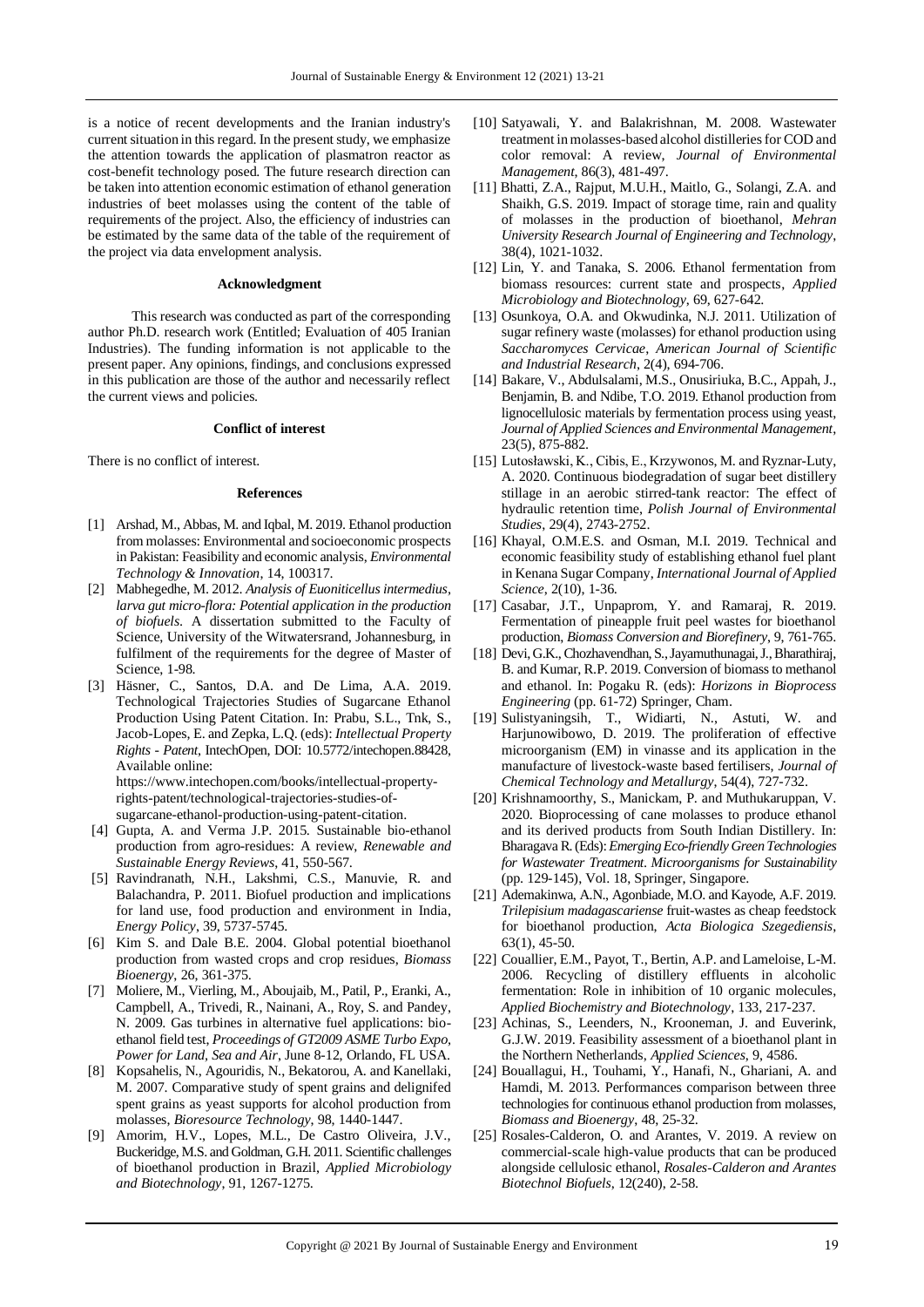- [26] Gabisa, E.W., Bessou, C. and Gheewala, S.H. 2019. Life cycle environmental performance and energy balance of ethanol production based on sugarcane molasses in Ethiopia, *Journal of Cleaner Production*, 234, 43-53.
- [27] Saggi, S.K. and Dey, P. 2016. An overview of simultaneous saccharification and fermentation of starchy and lignocellulosic biomass for bio-ethanol production, *Biofuels*, 10(3), 287-299.
- [28] Mohanty, S.K. and Swain, M.R. 2019. Bioethanol production from corn and wheat: food, fuel, and future. In: *Bioethanol Production from Food Crops* (pp. 45-59) Chapter 3.
- [29] Mokhtari, N.E.P. 2020. Effects of bio-fertilizers (*Bacillus lentos* – *Pseudomonas putida*) and different rates of Triple Superphosphate fertilizers on some attributes of sugar beet (*Beta Vulgaris* L.), *International Journal of Agriculture Environment and Food Sciences*, 4(3), 278-286.
- [30] Ryznar-Luty, A., Cibis, E., Krzywonos, M. and Lutosławski, K. 2020. Continuous process of aerobic biodegradation of beet molasses vinasse: focus on betaine removal, *Chemical Papers*, 74, 1301-1307.
- [31] Panahi, H.K.S., Dehhaghi, M., Aghbashlo, M., Karimi, K. and Tabatabaei, M. 2020. Conversion of residues from agrofood industry into bioethanol in Iran: An under-valued biofuel additive to phase out MTBE in gasoline, *Renewable Energy*, 145, 699-710.
- [32] Hassanpour, M. 2020. Evaluation of Iranian chemical industries, *International Journal of Chemistry Materials Research*, 8(1), 26-48.
- [33] Khattab, A.E., Allam, S.M., El-khamissi, H.A.Z. and Yousef, K.Y.M. 2020. Production of bio-ethanol from sugar beet wastes by *Saccharomyces cerevisiae*, *Egyptian Journal of Applied Science*, 35(3), 61-73.
- [34] Fito, J., Tefera, N. and Hulle, S.W.H.V. 2019. An Integrated treatment technology for blended wastewater of the sugar industry and ethanol distillery, *Environmental Processes*, 6, 475-491.
- [35] Amores-Sanchez, I., Terron-Orellana, M.D.C., González-Becerra, A.E. and Villegas, T.G-D.D. 2015. Potential of microalgae and cyanobacteria in bioremediation of distillery wastewaters, *ICIDCA Sobre los Derivados de la Caña de Azúcar*, 49(1), 58-70.
- [36] Harirchi, S., Etemadifar, Z., Yazdian, F. and Taherzadeh, M.J. 2020. Efficacy of polyextremophilic *Aeribacillus pallidus* on bioprocessing of beet vinasse derived from ethanol industries, *Bioresource Technology*, 313, 123662.
- [37] Malik, S.N., Saratchandra, T., Tembhekar, P.D., Padoley, K.V., Mudliar, S.L. and Mudliar, S.N. 2014. Wet air oxidation induced enhanced biodegradability of distillery effluent, *Journal of Environmental Management*, 136, 132-138.
- [38] Nahvi, I., Emtiazi, G. and Alkabi, L. 2002. Isolation of flcocculating *Saccharomyces cerevisiae* and investigation of its performance in the fermentation of beet molasses to ethanol, *Biomass and Bioenergy*, 23, 481-486.
- [39] Ferreira, S., Durate, A.P., Ribeiro, M.H.L., Queiroz, J.A. and Domingues, F.C. 2009. Response surface optimization of enzymatic hydrolysis of *Cistus ladanifer* and *Cytisus striatus* for bioethanol production, *Biochemical Engineering Journal*, 45, 192-200.
- [40] Zhou, G-Q., Zhang, G-F. and Qi, D-M. 2011. A New method of producing bio-energy by using sugar-beets, *Energy Procedia*, 12, 873-877.
- [41] Marzo, C., Diaz, A.B., Caro, I. and Blandino, A. 2019. Status and perspectives in bioethanol production from sugar beet. In: *[Bioethanol Production from Food Crops](https://www.sciencedirect.com/science/book/9780128137666)* (pp. 61- 79) Chapter 4.
- [42] Kopsahelis, N., Bosnea, L., Bekatorou, A., Tzia, C. and Kanellaki, M. 2012. Alcohol production from sterilized and non-sterilized molasses by *Saccharomyces cerevisiae* immobilized

on brewer's spent grains in two types of continuous bioreactor systems, *Biomass and Bioenergy*, 45, 87-94.

- [43] Kyriakou, M., Patsalou, M., Xiaris, N., Tsevis, A., Koutsokeras, L., Constantinides, G. and Koutinas, M. 2020. Enhancing bioproduction and thermotolerance in *Saccharomyces cerevisiae* via cell immobilization on biochar: Application in a citrus peel waste biorefinery, *Renewable Energy*, 155, 53-64.
- [44] Kyriakou, M., Chatziiona, V.K., Costa, C.N., Kallis, M., Koutsokeras, L., Constantinides, G. and Koutinas, M. 2019. Biowaste-based biochar: A new strategy for fermentative bioethanol overproduction via whole-cell immobilization, *[Applied Energy](https://www.sciencedirect.com/science/journal/03062619)*, 242, 480-491.
- [45] Razmovski, R. and Vucurovic, V. 2012. Bioethanol production from sugar beet molasses and thick juice using *Saccharomyces cerevisiae* immobilized on maize stem ground tissue, *Fuel*, 92, 1-8.
- [46] Gasmalla, M.A.A., Yang, R., Nikoo, M. and Man, S. 2012. Production of ethanol from Sudanese sugar cane molasses and evaluation of its quality, *Journal of Food Processing and Technology*, 3(7), doi:10.4172/2157-7110.1000163.
- [47] Gutiérrez, L.F., Sánchez, O.J. and Cardona, A.C. 2009. Process integration possibilities for biodiesel production from palm oil using ethanol obtained from lignocellulosic residues of oil palm industry, *Bioresource Technology*, 100, 1227-1237.
- [48] Grabarczyk, R., Urbaniec, K., Wernik, J. and Trafczynski, M. 2019. Evaluation of the two-stage fermentative hydrogen production from sugar beet molasses, *Energies*, 12(21) 4090.
- [49] Urbaniec, K. and Grabarczyk, R. 2014. Hydrogen production from sugar beet molasses-A techno-economic study, *Journal of Cleaner Production*, 65, 324–329.
- [50] Jatoi, A.S., Rehman, W.U., Aziz, S., Soomro, S.A. and Shah, S.F. 2019. *Numerical Investigation of Effect of Aeration Rate on Ethanol Production*. 5th International Conference on Energy, Environment and Sustainable Development (EESD-2018) AIP Conf. Proc. 2119, 020024-1–020024-7.
- [51] Álvarez-Cao, M.E., Cerdán, M.E., González-Siso, M.I. and Becerra, M. 2019. Bioconversion of beet molasses to alphagalactosidase and ethanol, *Frontiers in Microbiology*, 10, 405.
- [52] Alia, K.B., Rasul, I., Azeem, F., Hussain, S., Siddique, M.H., Muzammil, S., Riaz, M., Bari, A., Liaqat, S. and Nadeem, H. 2019. Microbial production of ethanol. In: *Materials Research Foundations* (pp. 307-334) Chapter 12.
- [53] Kolesinska, B., Fraczyk, J., Binczarski, M., Modelska, M., Berlowska, J., Dziugan, P., Antolak, H., Kaminski, Z.J., Witonska, I.A. and Kregiel, D. 2019. Butanol synthesis routes for biofuel production: trends and perspectives, *Materials*, 12(3), 350, doi:10.3390/ma12030350.
- [54] Prasad, S., Singh, A. and Joshi, H.C. 2007. Ethanol as an alternative fuel from agricultural, industrial and urban residues, *Resources, Conservation and Recycling*, 50, 1-39.
- [55] Dien, B.S., Cotta, M.A. and Jeffries, T.W. 2003. Bacteria engineered for fuel ethanol production: Current status, *Applied Microbiology and Biotechnology*, 63, 258-266.
- [56] Lloyed, T.A. and Wyman, C.E. 2005. Combined sugar yields for dilute sulfuric acid pretreatment of corn stover followed by enzymatic hydrolysis of the remaining solids, *Bioresource Technology*, 96, 1967-1977.
- [57] Mosier, N., Wyman, C.E., Dale, B., Elander, R., Lee, Y.Y., Holtzapple, M. and Ladisch, M. 2005. Features of promising technologies for pretreatment of lignocellulosic biomass, *Bioresource Technology*, 96(6), 673-686.
- [58] Wyman, C.E., Dale, B.E., Elander, R.T., Holtzapple, M., Ladisch, M.R. and Lee, Y.Y. 2005. Coordinated development of leading biomass pretreatment technologies, *Bioresource Technology*, 96, 1959-1966.